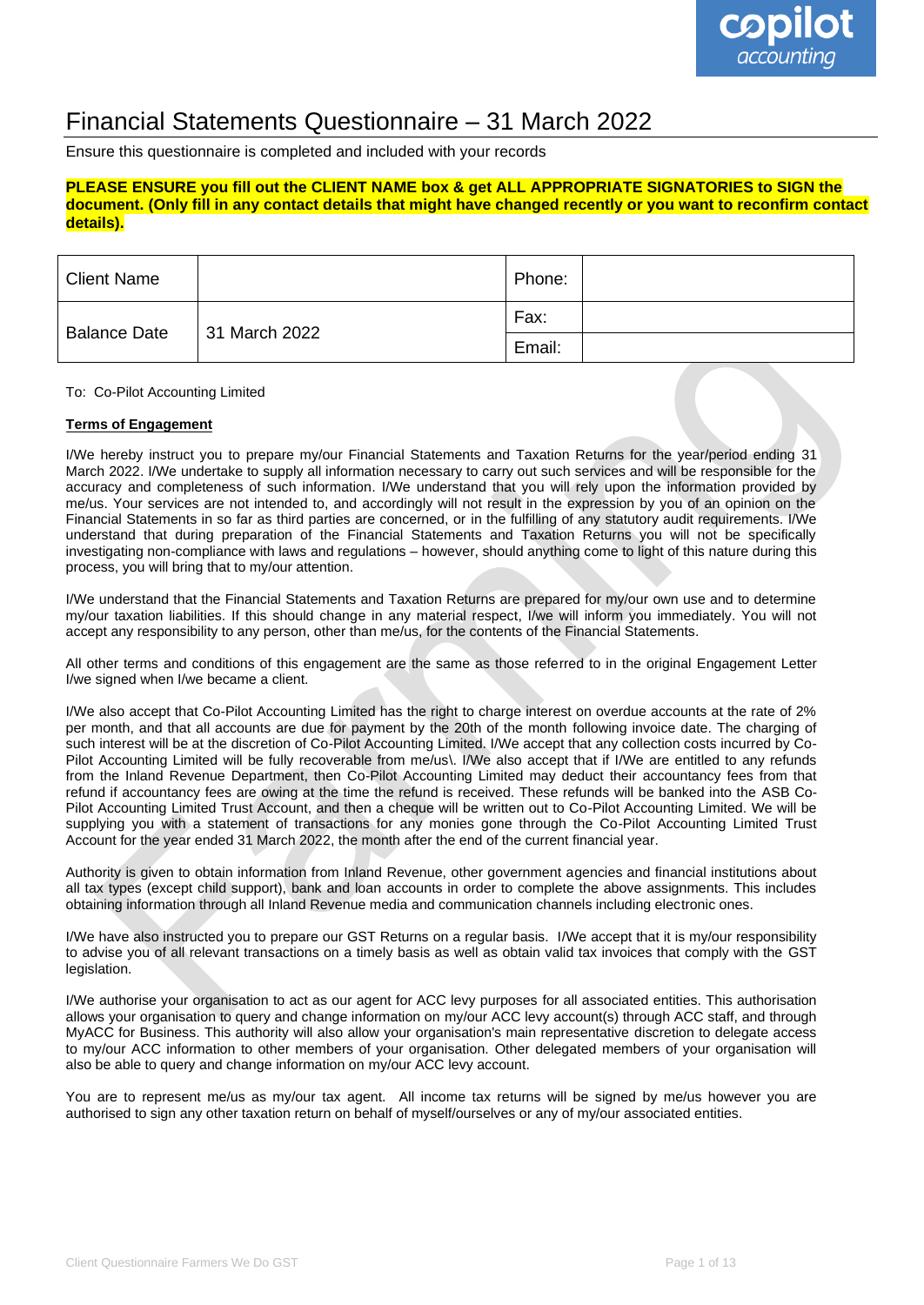

| <b>Name</b> | <b>IRD Number</b> | <b>Signature</b> | <b>Date</b> |
|-------------|-------------------|------------------|-------------|
|             |                   |                  |             |
|             |                   |                  |             |
|             |                   |                  |             |
|             |                   |                  |             |
|             |                   |                  |             |
|             |                   |                  |             |

### **Only applicable for companies:**

**Under the Companies Amendment Act 2014 there is now a requirement for all directors to provide their place of birth and date of birth AND in addition, there must be at least one director that either lives in New Zealand; or lives in Australia and is a director of a company incorporated in Australia:**

| <b>Director</b> | Date of birth   City / Town of birth | <b>Country of birth</b> | <b>Current residential address</b> |
|-----------------|--------------------------------------|-------------------------|------------------------------------|
|                 |                                      |                         |                                    |
|                 |                                      |                         |                                    |
|                 |                                      |                         |                                    |
|                 |                                      |                         |                                    |
|                 |                                      |                         |                                    |

| Convenient time to call you is:                                                                           |                                  |
|-----------------------------------------------------------------------------------------------------------|----------------------------------|
| Alternative phone numbers are:                                                                            |                                  |
| When do you want your accounts completed by?                                                              |                                  |
| Would you like us to supply a copy to your bank?                                                          | $Yes \Box No \Box$<br>(Tick One) |
| If your accounts are to be supplied to your bank, please<br>advise the name of your current bank manager: |                                  |
|                                                                                                           |                                  |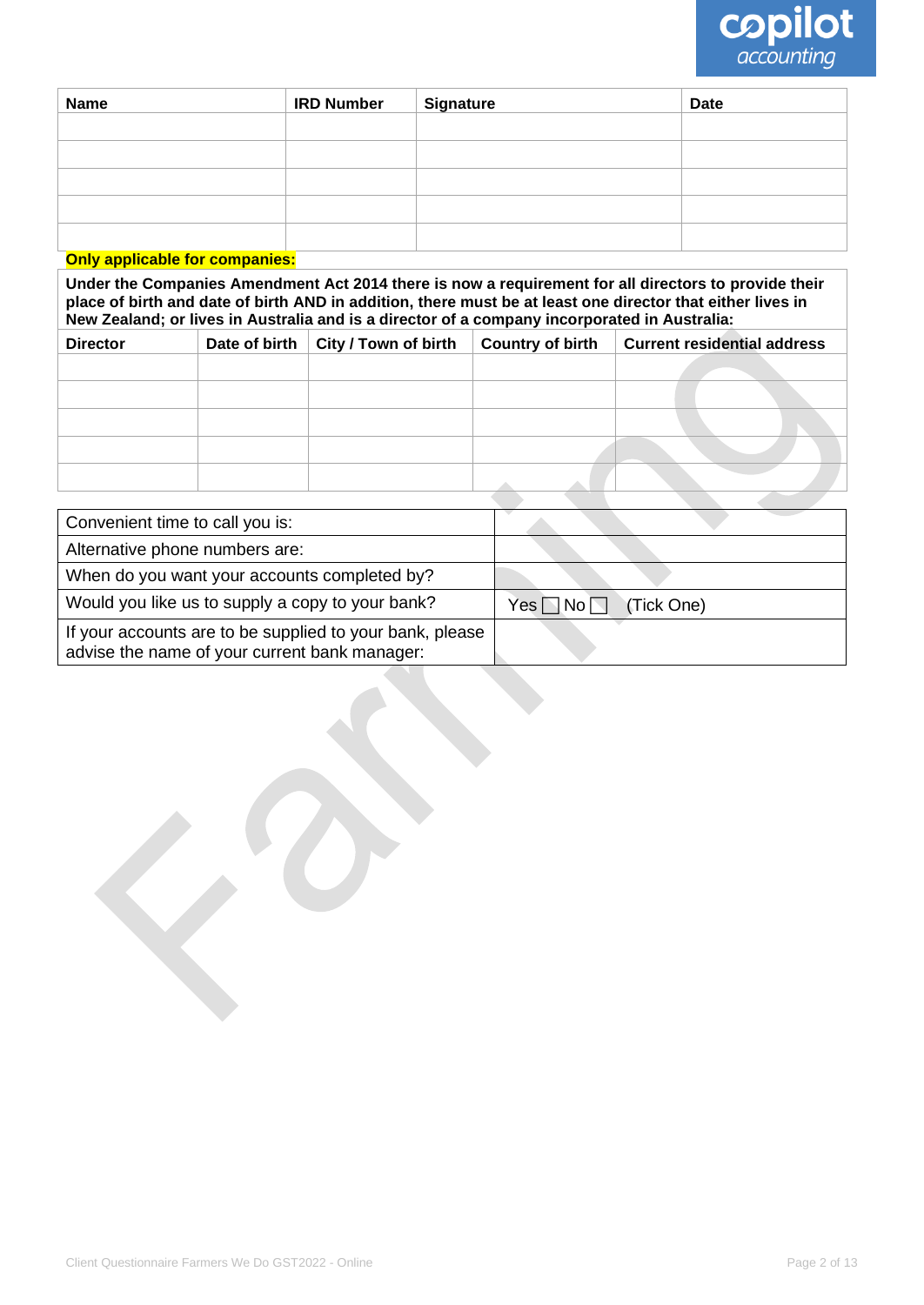

| <b>Records Required</b>                                                                                                                                                                                                                                                                                                                                                           | ✓             | <b>Comment</b>                                                                                            |
|-----------------------------------------------------------------------------------------------------------------------------------------------------------------------------------------------------------------------------------------------------------------------------------------------------------------------------------------------------------------------------------|---------------|-----------------------------------------------------------------------------------------------------------|
| <b>Employer - Wages paid to Employees</b>                                                                                                                                                                                                                                                                                                                                         |               |                                                                                                           |
| Please send a month by month summary of gross wages and PAYE deductions<br>as returned to the IRD<br><b>OR</b><br>Send a copy of your Employer Monthly Deduction Schedules (IR 348).<br>Supply details of any allowance made for employees boarding / renting a house<br>on the property.                                                                                         | ×.            |                                                                                                           |
| <b>Covid-19 Wage Subsidy and Small Business Loan</b>                                                                                                                                                                                                                                                                                                                              |               |                                                                                                           |
| Have you received the Wage Subsidy? (please note all dates and receipts)<br>Have you received Resurgence Support Payments? (please note all dates and<br>receipts)<br>Have you received the Government Small Business Loan?.                                                                                                                                                      |               | Date rec: $\angle$ $\angle$ $\angle$ \$<br>Date rec: $\angle$ $\angle$ $\angle$ \$<br>Date rec: $/ / $ \$ |
| <b>Fringe Benefit Tax (FBT) Returns</b>                                                                                                                                                                                                                                                                                                                                           |               |                                                                                                           |
| Supply copies of Fringe Benefit Tax (FBT) returns and work papers.                                                                                                                                                                                                                                                                                                                |               |                                                                                                           |
| <b>Interest and Dividend Certificates</b>                                                                                                                                                                                                                                                                                                                                         |               |                                                                                                           |
| Supply copies of certificates.                                                                                                                                                                                                                                                                                                                                                    |               |                                                                                                           |
| <b>Final Bank Statement</b>                                                                                                                                                                                                                                                                                                                                                       |               |                                                                                                           |
| Supply a copy of your bank statement, including any savings, call or term deposit<br>account, dated 31 March 2022 or spanning this date.                                                                                                                                                                                                                                          |               |                                                                                                           |
| <b>Loan Statements</b>                                                                                                                                                                                                                                                                                                                                                            |               |                                                                                                           |
| Supply a copy of any loan transaction statements for the financial year including<br>up to your balance date.                                                                                                                                                                                                                                                                     | ×             |                                                                                                           |
| Accounts Receivable (Debtors) - see attached Schedule 1                                                                                                                                                                                                                                                                                                                           |               |                                                                                                           |
| All accounts or amounts owing to you at balance date should be scheduled.<br><b>Exclude</b> any bad debts. To enable bad debts to be excluded from income,<br>these must be written off prior to balance date.                                                                                                                                                                    |               | Total at Balance Date:                                                                                    |
| Note: Include any dairy statements, which are receivables in the month following<br>balance date.                                                                                                                                                                                                                                                                                 |               | GST Included □ Excluded □                                                                                 |
| Accounts Payable (Creditors) - see attached Schedule 2                                                                                                                                                                                                                                                                                                                            |               |                                                                                                           |
| All accounts or amounts owing by you at balance date should be scheduled<br>indicating name of creditor, amount and what the debt is for. Alternatively, mark<br>on cheque butts or highlight in cash book those items in the month following your<br>balance date, which should be included. Holiday pay or bonuses paid within 63<br>days of your balance date may be included. | $\mathcal{L}$ | Total at Balance Date:<br>\$.<br>GST Included □ Excluded □                                                |
| <b>Cash Income Not Banked During Year</b>                                                                                                                                                                                                                                                                                                                                         |               |                                                                                                           |
| Proceeds received but not paid into your bank account or stock firm.                                                                                                                                                                                                                                                                                                              |               | Details:<br>$-\frac{1}{3}$                                                                                |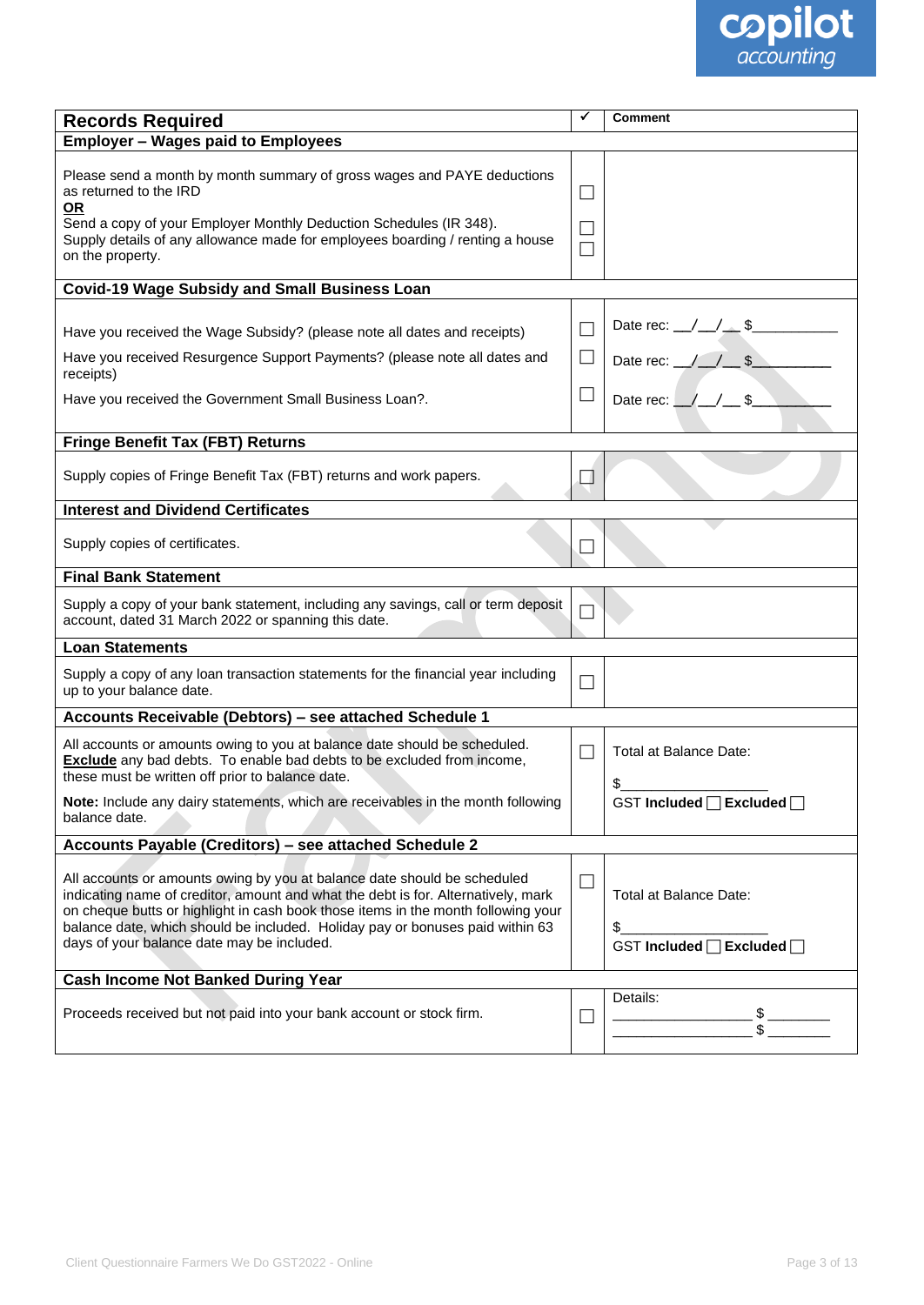

| <b>Capital Expenditure</b>                                                                                                                                                                                                                                                                                                                                                                      |        |   |
|-------------------------------------------------------------------------------------------------------------------------------------------------------------------------------------------------------------------------------------------------------------------------------------------------------------------------------------------------------------------------------------------------|--------|---|
| Attach details of assets purchased or sold during the year such as motor<br>vehicles, plant and equipment and properties.  Where applicable please provide<br>the following details:                                                                                                                                                                                                            | $\Box$ |   |
| - Hire purchase or loan agreements<br>• Lease agreements<br>• All legal statements and agreements<br>- Trade-in details<br>• Lost, stolen or scrapped items<br>• Copy of Tax Invoices                                                                                                                                                                                                           | L.     |   |
| A copy of last year's Asset and Depreciation Schedule is attached for your<br>information. We suggest you review the schedule and indicate any assets that<br>no longer exist.                                                                                                                                                                                                                  |        |   |
| <b>Development Expenditure</b>                                                                                                                                                                                                                                                                                                                                                                  |        |   |
| Development expenditure includes clearing land, drainage, construction of<br>roads, irrigation, supporting frames for crops, construction of fences (where there<br>are no existing fences), etc. It can also include costs such as fertiliser or<br>regrassing if you are undertaking a major conversion project.<br>Please provide full details if you have undertaken any work of this type. | $\Box$ |   |
| <b>Other Non-Taxable Income</b>                                                                                                                                                                                                                                                                                                                                                                 |        |   |
| Did you receive non-taxable income from any other sources?<br>If Yes, please provide details.                                                                                                                                                                                                                                                                                                   |        |   |
| <b>Legal and Loan Documents</b>                                                                                                                                                                                                                                                                                                                                                                 |        |   |
| Please attach any solicitor's statements and Sale and Purchase Agreements<br>relating to any legal transactions during the year. Please also include<br>Statements and Agreements relating to any mortgages, hire purchase, leases or<br>loans. Please include a copy of your latest Rateable Valuation for any properties<br>you own.                                                          | $\Box$ |   |
| <b>Business Expenses</b>                                                                                                                                                                                                                                                                                                                                                                        |        |   |
| There are a number of invoices that we specifically require. Please ensure the<br>records you provide us with include all paid accounts for:<br>Insurance premiums<br>Legal fees<br>ACC payments and arrangements                                                                                                                                                                               |        |   |
|                                                                                                                                                                                                                                                                                                                                                                                                 |        |   |
| Farm House Expense Apportionment (including any attached garage / storage space)                                                                                                                                                                                                                                                                                                                |        |   |
| Please provide the following details:                                                                                                                                                                                                                                                                                                                                                           | ∟      |   |
| Area of house (msq / sqft)                                                                                                                                                                                                                                                                                                                                                                      |        |   |
| Area dedicated for business purpose (msq / sqft)                                                                                                                                                                                                                                                                                                                                                |        |   |
| Area of house with mixed use - used for both business and private purpose<br>(msq / sqft)<br>Time of mixed use area used for business purpose %                                                                                                                                                                                                                                                 |        | % |
| Livestock on Hand - see attached Schedule 3, Client Questionnaire Livestock Sheet                                                                                                                                                                                                                                                                                                               |        |   |
| A schedule has been enclosed. Please complete and attach.                                                                                                                                                                                                                                                                                                                                       |        |   |
| If applicable a copy of last year's Livestock Schedule is enclosed for your<br>information.                                                                                                                                                                                                                                                                                                     |        |   |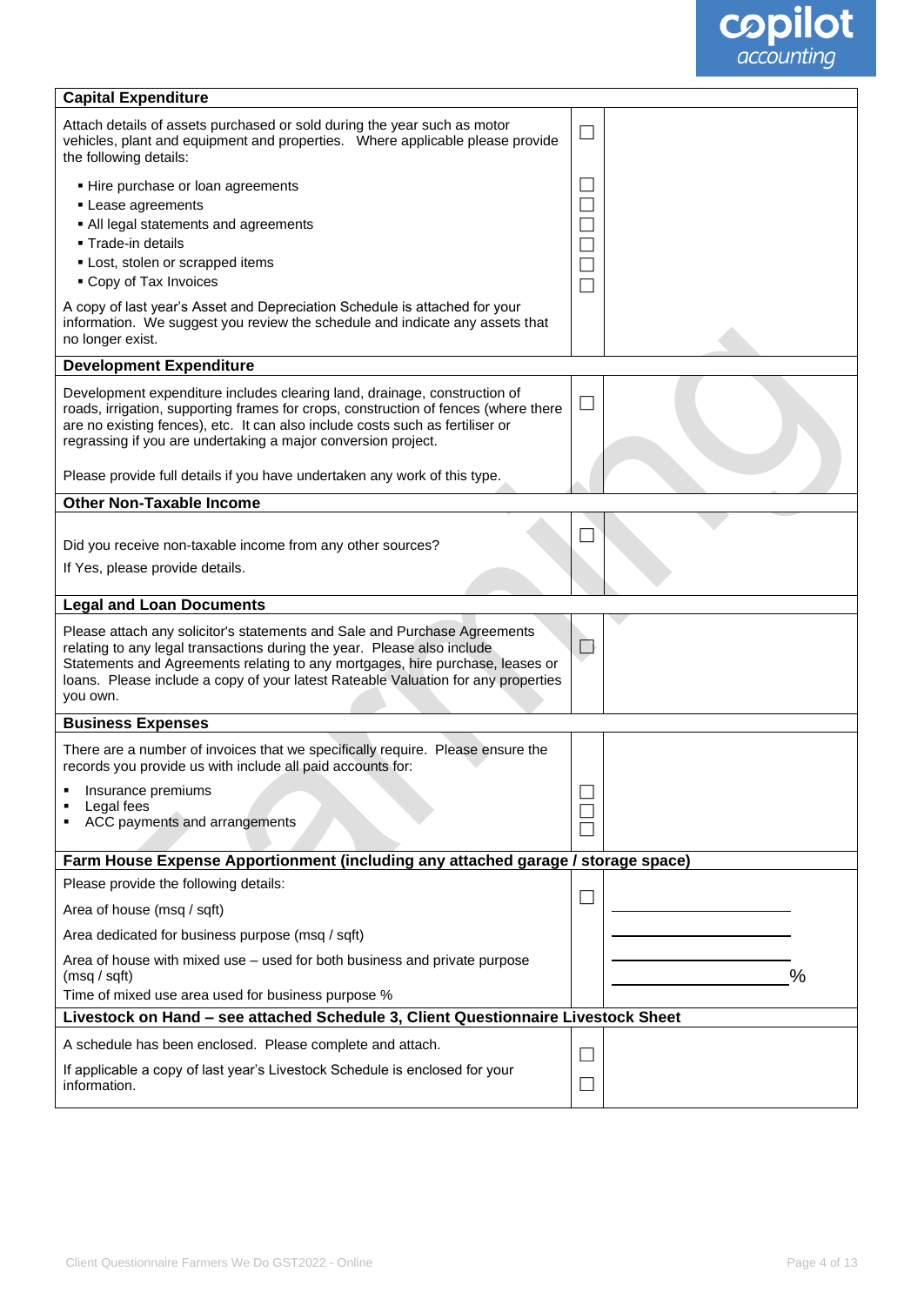

| <b>Consumables on Hand</b>                                                                                                                                                                                                                                                                                                                                                                                                                                                                |          |                                        |        |                                      |
|-------------------------------------------------------------------------------------------------------------------------------------------------------------------------------------------------------------------------------------------------------------------------------------------------------------------------------------------------------------------------------------------------------------------------------------------------------------------------------------------|----------|----------------------------------------|--------|--------------------------------------|
| If the value of total unused consumables on hand at balance date exceeds<br>\$58,000, please provide full details. This threshold is for the combined value,<br>not the individual values. Examples include fencing materials, ear tags, dips,<br>drenches, animal health remedies, fertiliser, purchased supplementary feed,<br>petrol, diesel, oil, twine, alkathene pipe etc. Please note, that this does not<br>include home grown hay/silage and only includes purchased feed costs. |          |                                        |        |                                      |
| Please estimate the cost (Excluding GST) of consumables on hand:                                                                                                                                                                                                                                                                                                                                                                                                                          |          |                                        |        | \$                                   |
| Petrol, Diesel & Oil                                                                                                                                                                                                                                                                                                                                                                                                                                                                      |          |                                        |        |                                      |
| <b>Fencing Materials</b>                                                                                                                                                                                                                                                                                                                                                                                                                                                                  |          |                                        |        |                                      |
| Water Piping & other items held for water system repairs                                                                                                                                                                                                                                                                                                                                                                                                                                  |          |                                        |        |                                      |
| Dairy Shed Supplies (Cleaning Products, Teat Spray etc)                                                                                                                                                                                                                                                                                                                                                                                                                                   |          |                                        |        |                                      |
| <b>Shearing Shed Supplies</b>                                                                                                                                                                                                                                                                                                                                                                                                                                                             |          |                                        |        |                                      |
| Animal Health Products (e.g. drench, dip, mastitis treatment products)                                                                                                                                                                                                                                                                                                                                                                                                                    |          |                                        |        |                                      |
| Other farm stores                                                                                                                                                                                                                                                                                                                                                                                                                                                                         |          |                                        |        |                                      |
| Fertiliser                                                                                                                                                                                                                                                                                                                                                                                                                                                                                |          |                                        |        |                                      |
| Purchased Stock Feed (at cost):                                                                                                                                                                                                                                                                                                                                                                                                                                                           |          |                                        |        |                                      |
| Hay                                                                                                                                                                                                                                                                                                                                                                                                                                                                                       |          |                                        |        |                                      |
| Silage                                                                                                                                                                                                                                                                                                                                                                                                                                                                                    |          |                                        |        |                                      |
| Maize Silage                                                                                                                                                                                                                                                                                                                                                                                                                                                                              |          |                                        |        |                                      |
| Grain                                                                                                                                                                                                                                                                                                                                                                                                                                                                                     |          |                                        |        |                                      |
| Palm Kernel                                                                                                                                                                                                                                                                                                                                                                                                                                                                               |          |                                        |        |                                      |
| Other                                                                                                                                                                                                                                                                                                                                                                                                                                                                                     |          |                                        |        |                                      |
| <b>Total Cost</b>                                                                                                                                                                                                                                                                                                                                                                                                                                                                         |          |                                        |        |                                      |
|                                                                                                                                                                                                                                                                                                                                                                                                                                                                                           |          |                                        |        |                                      |
| <b>Unsold Produce</b>                                                                                                                                                                                                                                                                                                                                                                                                                                                                     |          |                                        |        |                                      |
| Please provide full details of any produce on hand at balance date that is<br>intended for sale. Examples include honey, wool, timber, hay, silage, crops.                                                                                                                                                                                                                                                                                                                                |          |                                        | $\Box$ |                                      |
| Category                                                                                                                                                                                                                                                                                                                                                                                                                                                                                  | Quantity |                                        |        | <b>Estimated Value</b><br>(Excl GST) |
|                                                                                                                                                                                                                                                                                                                                                                                                                                                                                           |          |                                        |        |                                      |
| Wool<br>Timber                                                                                                                                                                                                                                                                                                                                                                                                                                                                            |          | kg                                     |        |                                      |
|                                                                                                                                                                                                                                                                                                                                                                                                                                                                                           |          |                                        |        |                                      |
| Hay<br>Silage                                                                                                                                                                                                                                                                                                                                                                                                                                                                             |          | Tonnes dry matter<br>Tonnes dry matter |        |                                      |
| Grain                                                                                                                                                                                                                                                                                                                                                                                                                                                                                     |          | Tonnes                                 |        |                                      |
| Honey                                                                                                                                                                                                                                                                                                                                                                                                                                                                                     |          | kg                                     |        |                                      |
| Firewood                                                                                                                                                                                                                                                                                                                                                                                                                                                                                  |          |                                        |        |                                      |
| Other Produce, Harvested Crops & Fruit                                                                                                                                                                                                                                                                                                                                                                                                                                                    |          |                                        |        |                                      |
|                                                                                                                                                                                                                                                                                                                                                                                                                                                                                           |          |                                        |        |                                      |
|                                                                                                                                                                                                                                                                                                                                                                                                                                                                                           |          |                                        |        |                                      |
|                                                                                                                                                                                                                                                                                                                                                                                                                                                                                           |          |                                        |        |                                      |
|                                                                                                                                                                                                                                                                                                                                                                                                                                                                                           |          |                                        |        |                                      |
|                                                                                                                                                                                                                                                                                                                                                                                                                                                                                           |          |                                        |        |                                      |
| <b>Total Value</b>                                                                                                                                                                                                                                                                                                                                                                                                                                                                        |          |                                        |        |                                      |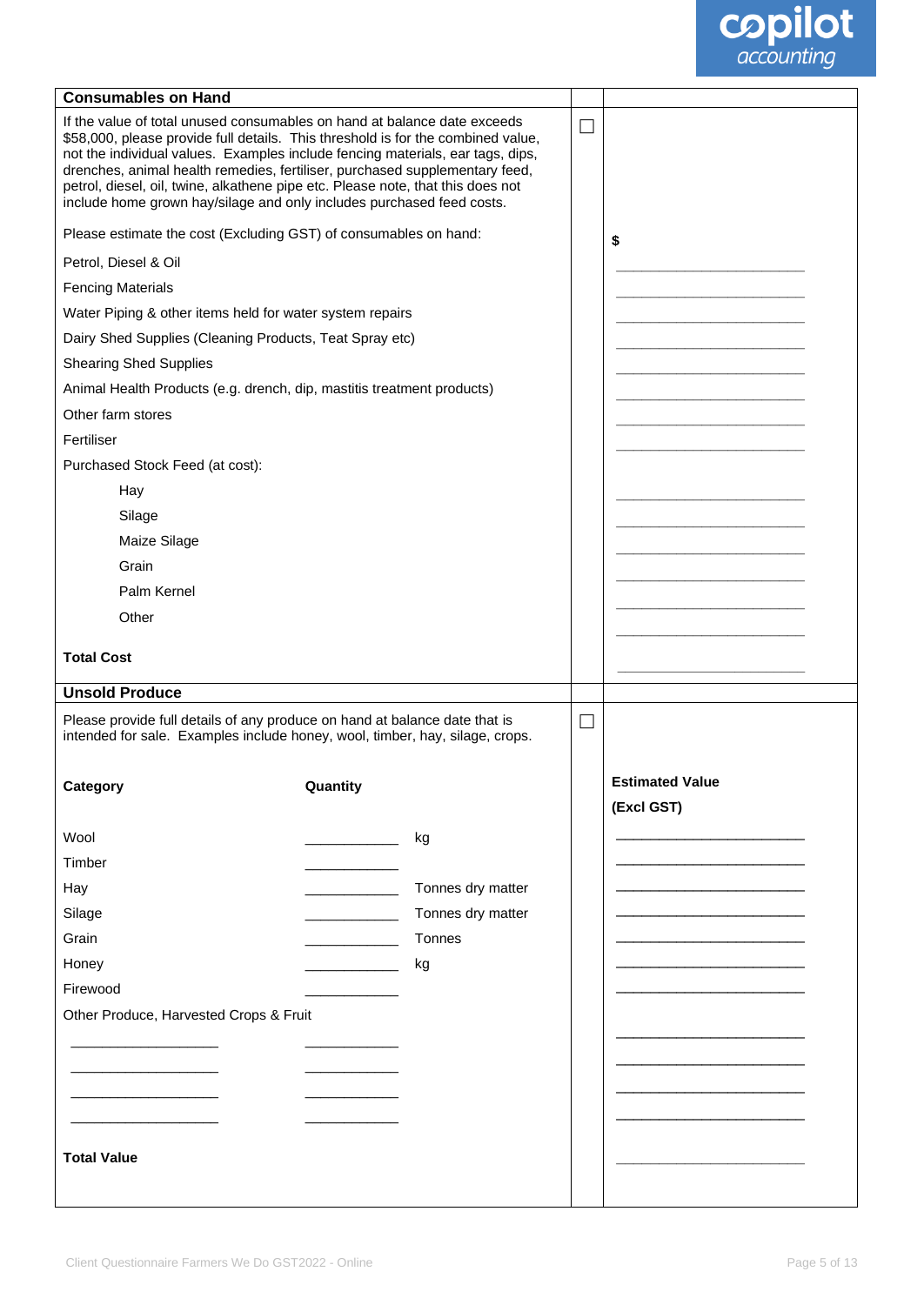

| <b>Records Required</b>                                                                                                                                                                                                                                    |                                              |                     |   | <b>Comment</b>            |  |
|------------------------------------------------------------------------------------------------------------------------------------------------------------------------------------------------------------------------------------------------------------|----------------------------------------------|---------------------|---|---------------------------|--|
| <b>Private Use</b>                                                                                                                                                                                                                                         |                                              |                     |   |                           |  |
| Value of goods taken for private use at their cost price (excluding livestock).                                                                                                                                                                            |                                              |                     |   |                           |  |
| Goods taken for own use                                                                                                                                                                                                                                    | Quantity                                     |                     |   | GST Included [ Excluded [ |  |
| Sheep                                                                                                                                                                                                                                                      |                                              |                     |   |                           |  |
| Cattle                                                                                                                                                                                                                                                     |                                              |                     |   |                           |  |
| Pigs                                                                                                                                                                                                                                                       |                                              |                     |   |                           |  |
| Milk                                                                                                                                                                                                                                                       |                                              |                     |   |                           |  |
| Other                                                                                                                                                                                                                                                      |                                              |                     |   |                           |  |
| <b>Expenses paid in Cash or from Personal Funds</b>                                                                                                                                                                                                        |                                              |                     |   |                           |  |
| Please provide a list if applicable                                                                                                                                                                                                                        |                                              |                     |   |                           |  |
| How many meals have you provided to contractors? (morning / afternoon tea $=$<br>1/2)                                                                                                                                                                      |                                              |                     |   | <b>Quantity</b>           |  |
| <b>Residential Land Withholding Tax</b>                                                                                                                                                                                                                    |                                              |                     |   |                           |  |
| Have you sold residential property in New Zealand where Residential Land<br>Withholding Tax has been deducted and paid to the IRD? If so, provide details<br>e.g. IR1100 Residential land withholding tax return and other sale and purchase<br>documents. |                                              |                     | N |                           |  |
| <b>Residential Property Sales</b>                                                                                                                                                                                                                          |                                              |                     |   |                           |  |
| Have you sold any residential property during the year (not otherwise detailed on<br>the information provided)?                                                                                                                                            |                                              |                     |   |                           |  |
| If yes, when was the property purchased?                                                                                                                                                                                                                   |                                              |                     |   |                           |  |
| If it was purchased with 5 years of the sale date,                                                                                                                                                                                                         |                                              |                     |   | \$                        |  |
| • what was the original purchase price                                                                                                                                                                                                                     |                                              |                     |   |                           |  |
| • and the sale price?                                                                                                                                                                                                                                      |                                              |                     |   |                           |  |
| Mortgage Interest Paid on Residential Properties                                                                                                                                                                                                           |                                              |                     |   |                           |  |
| Have you incurred interest on residential properties owned (which is not your<br>main family home)? Is the interest also against properties other than residential<br>rentals? If so, please provide details of amount of interest and dates paid.         |                                              |                     |   |                           |  |
|                                                                                                                                                                                                                                                            |                                              |                     |   |                           |  |
| <b>Research and Development</b>                                                                                                                                                                                                                            |                                              |                     |   |                           |  |
| Have you spent an amount on research and development during the income<br>year? If so, provide ledger accounts and details of expenditure                                                                                                                  |                                              |                     |   |                           |  |
| <b>Motor Vehicles</b>                                                                                                                                                                                                                                      |                                              |                     |   |                           |  |
| The proportion of motor vehicle business use as established by your vehicle log book(s) is/are:                                                                                                                                                            |                                              |                     |   |                           |  |
| Vehicle Description                                                                                                                                                                                                                                        | <u> 1990 - Johann Marie Barn, mars an t-</u> | Vehicle Description |   |                           |  |
| <b>Business</b>                                                                                                                                                                                                                                            | km                                           | <b>Business</b>     |   | km                        |  |
| Total                                                                                                                                                                                                                                                      | km                                           | Total               |   | km                        |  |
| <b>Percentage Business</b>                                                                                                                                                                                                                                 | %                                            | Percentage Business |   | %                         |  |
| Please note that a detailed and accurate log book must be completed for a three month period every three years<br>or vehicle expense claims will be limited to a maximum of 25% of expenses incurred.                                                      |                                              |                     |   |                           |  |
| If you are operating as a Company, please indicate which vehicles you are currently paying Fringe Benefit tax for:                                                                                                                                         |                                              |                     |   |                           |  |
|                                                                                                                                                                                                                                                            |                                              |                     |   |                           |  |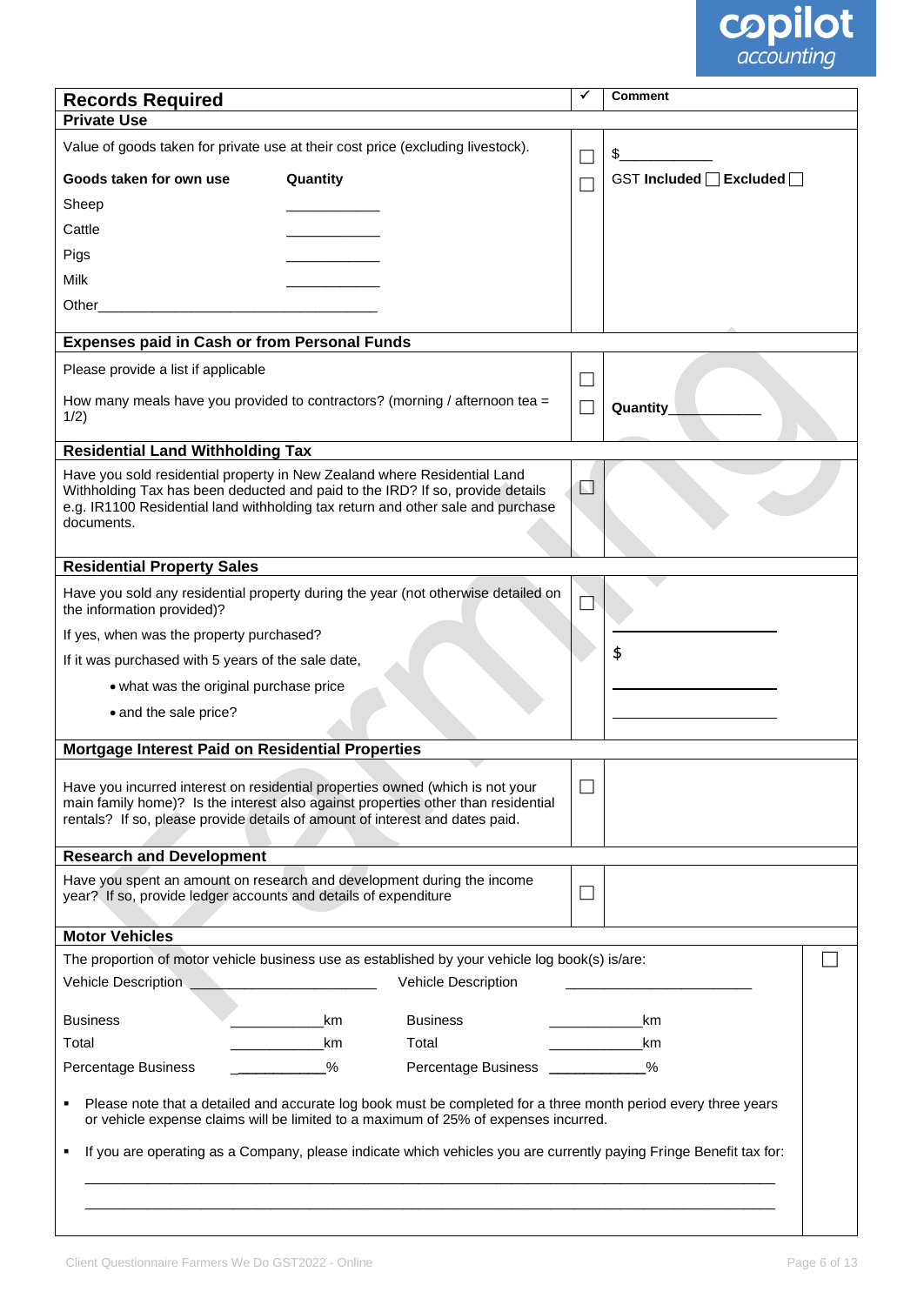

| <b>Mixed Use Holiday Home</b>                                                                                                                                                                                                                                                                                |                    |
|--------------------------------------------------------------------------------------------------------------------------------------------------------------------------------------------------------------------------------------------------------------------------------------------------------------|--------------------|
| Does this entity have a property (such as a holiday home or a bach) that is used privately and also to derive income?                                                                                                                                                                                        | $Yes \Box No \Box$ |
|                                                                                                                                                                                                                                                                                                              |                    |
|                                                                                                                                                                                                                                                                                                              |                    |
| Was the property empty for 62 days or more in the income year?<br>If yes, please complete the following section so we can determine the amount of allowable deductions.                                                                                                                                      | $Yes \Box No \Box$ |
| <b>Mixed Use Holiday Home - Information Required</b>                                                                                                                                                                                                                                                         |                    |
| The number of days the property was empty during the income year                                                                                                                                                                                                                                             |                    |
| The number of days the asset was used by family or associated persons* during the income year<br>OR where income from any person received was less than 80% of market rate<br>* Associated persons include close relatives, or if owned by an entity, persons associated with the entity owning the property |                    |
| If there is more than one tenant who used the property through the year, please attach details.                                                                                                                                                                                                              |                    |
| Name of tenant:                                                                                                                                                                                                                                                                                              |                    |
| Relationship to owner (if any):<br><u> 1980 - Johann John Harry Harry Harry Harry Harry Harry Harry Harry Harry Harry Harry Harry Harry Harry Harry H</u>                                                                                                                                                    |                    |
| Amount of rent they paid:                                                                                                                                                                                                                                                                                    |                    |
| Dates rented (From: To)                                                                                                                                                                                                                                                                                      |                    |
| Expenses incurred in respect of the property (the list below is not exhaustive - details of all expenses will be required):                                                                                                                                                                                  |                    |
| Cost of advertising for tenants                                                                                                                                                                                                                                                                              | \$                 |
| Cost of repairing damages caused by tenants                                                                                                                                                                                                                                                                  | \$                 |
| Number of days spent in the property while repairing damages caused by tenants                                                                                                                                                                                                                               |                    |
| Mortgage interest                                                                                                                                                                                                                                                                                            | \$                 |
| Rates                                                                                                                                                                                                                                                                                                        |                    |
| Insurance                                                                                                                                                                                                                                                                                                    |                    |
| Repairs/maintenance for general wear and tear                                                                                                                                                                                                                                                                |                    |
| Other (please give details) :                                                                                                                                                                                                                                                                                |                    |
|                                                                                                                                                                                                                                                                                                              |                    |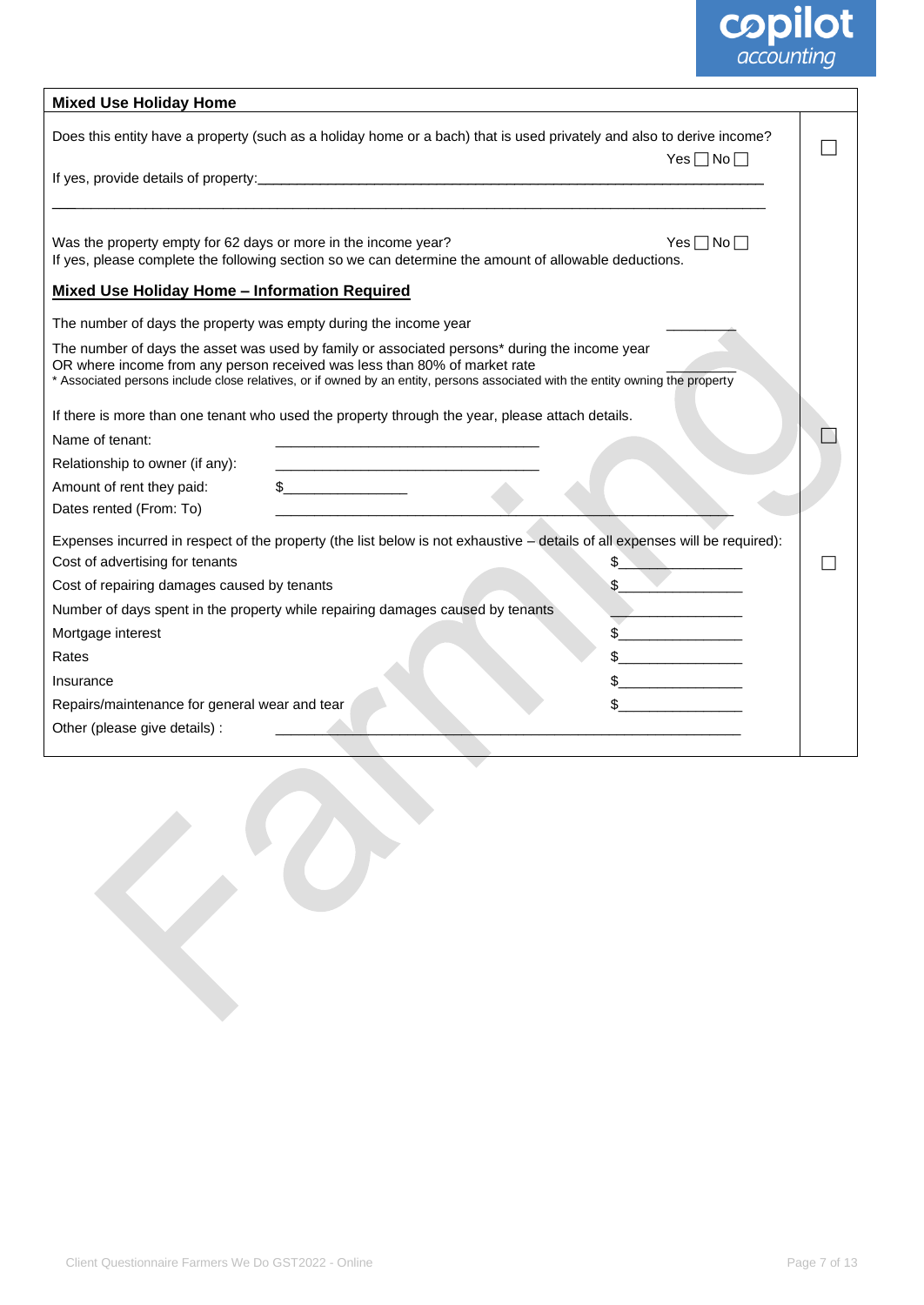

| <b>Mixed Use Boat or Plane</b>                                                                                                                                             |        |                    |  |
|----------------------------------------------------------------------------------------------------------------------------------------------------------------------------|--------|--------------------|--|
| Does this entity have a boat or plane (with a market value of \$50,000 or greater), that is used privately and also to                                                     |        |                    |  |
| derive income?                                                                                                                                                             |        | $Yes \Box No \Box$ |  |
| If yes, provide details:                                                                                                                                                   |        |                    |  |
| Description:                                                                                                                                                               |        |                    |  |
| <u> 1990 - Jan Barnett</u><br>Market value:                                                                                                                                |        |                    |  |
| Was the asset unused for 62 days or more in the income year?<br>If yes, please complete the following section so we can determine the amount of allowable deductions.      |        | $Yes \Box No \Box$ |  |
| <b>Mixed Use Boat or Plane - Information Required</b>                                                                                                                      |        |                    |  |
|                                                                                                                                                                            |        |                    |  |
| The number of days the asset was unused during the income year                                                                                                             |        |                    |  |
| The number of days the asset was used by family or associated persons* during the income year<br>OR where income from any person received was less than 80% of market rate |        |                    |  |
| * Associated persons include close relatives, or if owned by an entity, persons associated with the entity owning the property                                             |        |                    |  |
| For non-associated persons where payment received is at least 80% of market value:                                                                                         |        |                    |  |
| Number of days the asset was used:                                                                                                                                         |        |                    |  |
| Income received:                                                                                                                                                           |        |                    |  |
| Expenses incurred in respect of the property (the list below is not exhaustive - details of all expenses will be required):                                                |        |                    |  |
| Cost of advertising for hireage                                                                                                                                            |        | \$                 |  |
| Cost of repairing damages caused by hireage                                                                                                                                |        | \$                 |  |
| Operating costs / supplies                                                                                                                                                 |        |                    |  |
| Insurance                                                                                                                                                                  |        |                    |  |
| Repairs/maintenance for general wear and tear                                                                                                                              |        |                    |  |
| Other (please give details)                                                                                                                                                |        |                    |  |
|                                                                                                                                                                            |        |                    |  |
| <b>Records Required</b>                                                                                                                                                    | ✔      | <b>Comment</b>     |  |
| <b>Cryptoassets</b>                                                                                                                                                        |        |                    |  |
| Have you received or traded in cryptoassets during the income year? If so, please<br>provide the following information:                                                    | $\Box$ |                    |  |
| The type of cryptoasset                                                                                                                                                    |        |                    |  |
| For each transaction provide the date, type of transaction i.e. received or<br>$\bullet$<br>disposed of, number of units, value in NZD                                     |        |                    |  |
| Total units of each cryptoasset held at the beginning and end of the year<br>٠                                                                                             |        |                    |  |
| Exchange records and bank statements                                                                                                                                       |        |                    |  |
| Wallet addresses                                                                                                                                                           |        |                    |  |
|                                                                                                                                                                            |        |                    |  |

### **Thank you for completing this questionnaire Don't forget to sign it**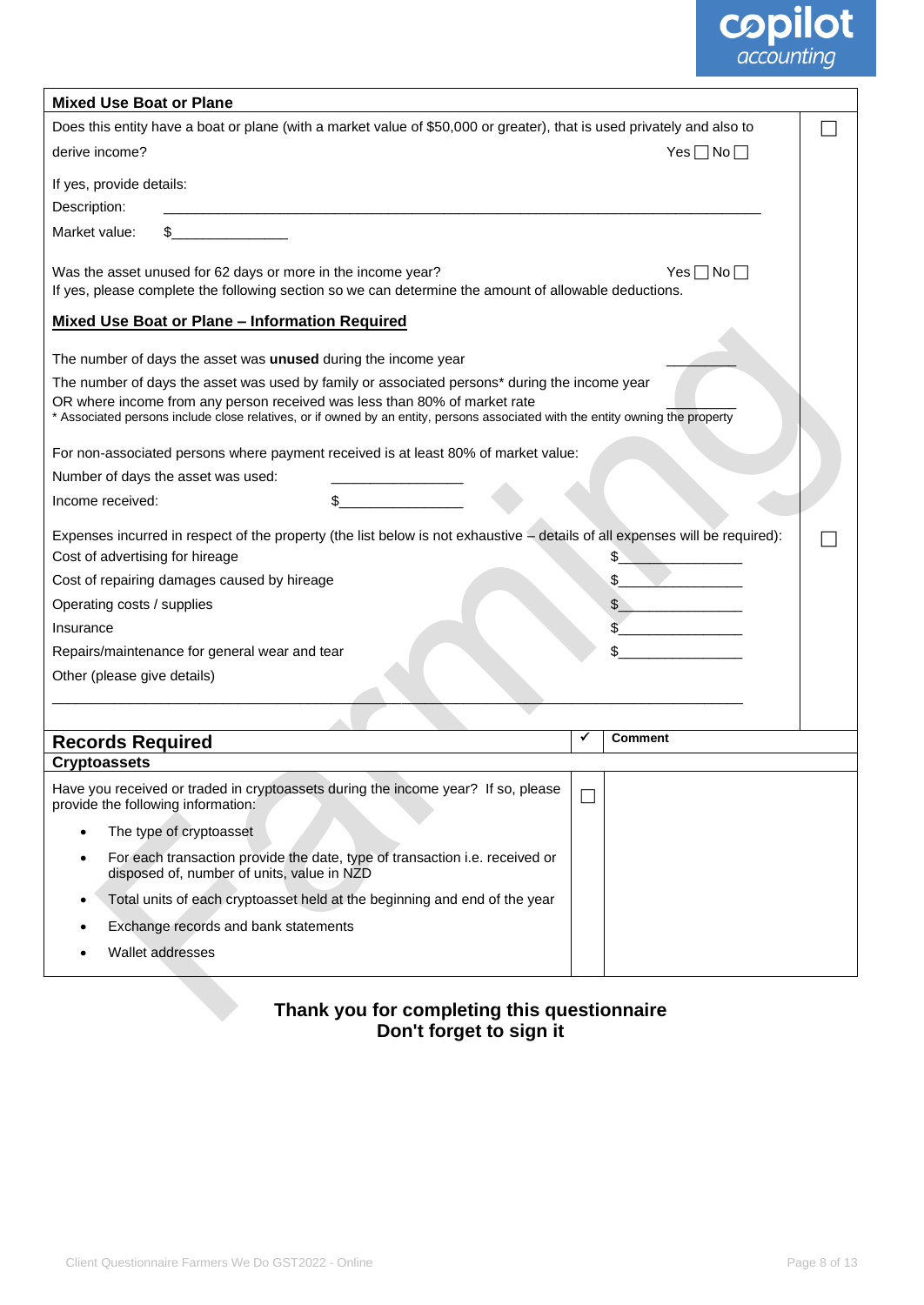

## Schedule 1 – Accounts Receivable (Debtors)

# Amounts owing to you at 31 March 2022

| <b>Client Name</b> |  |
|--------------------|--|
|                    |  |

| Name of Debtor | <b>Description of Sale</b> | Code | <b>Total Incl GST</b> |
|----------------|----------------------------|------|-----------------------|
|                |                            |      |                       |
|                |                            |      |                       |
|                |                            |      |                       |
|                |                            |      |                       |
|                |                            |      |                       |
|                |                            |      |                       |
|                |                            |      |                       |
|                |                            |      |                       |
|                |                            |      |                       |
|                |                            |      |                       |
|                |                            |      |                       |
|                |                            |      |                       |
|                |                            |      |                       |
|                |                            |      |                       |
|                |                            |      |                       |
|                |                            |      |                       |
|                |                            |      |                       |
|                |                            |      |                       |
|                |                            |      |                       |
|                |                            |      |                       |
|                |                            |      |                       |

**Totals**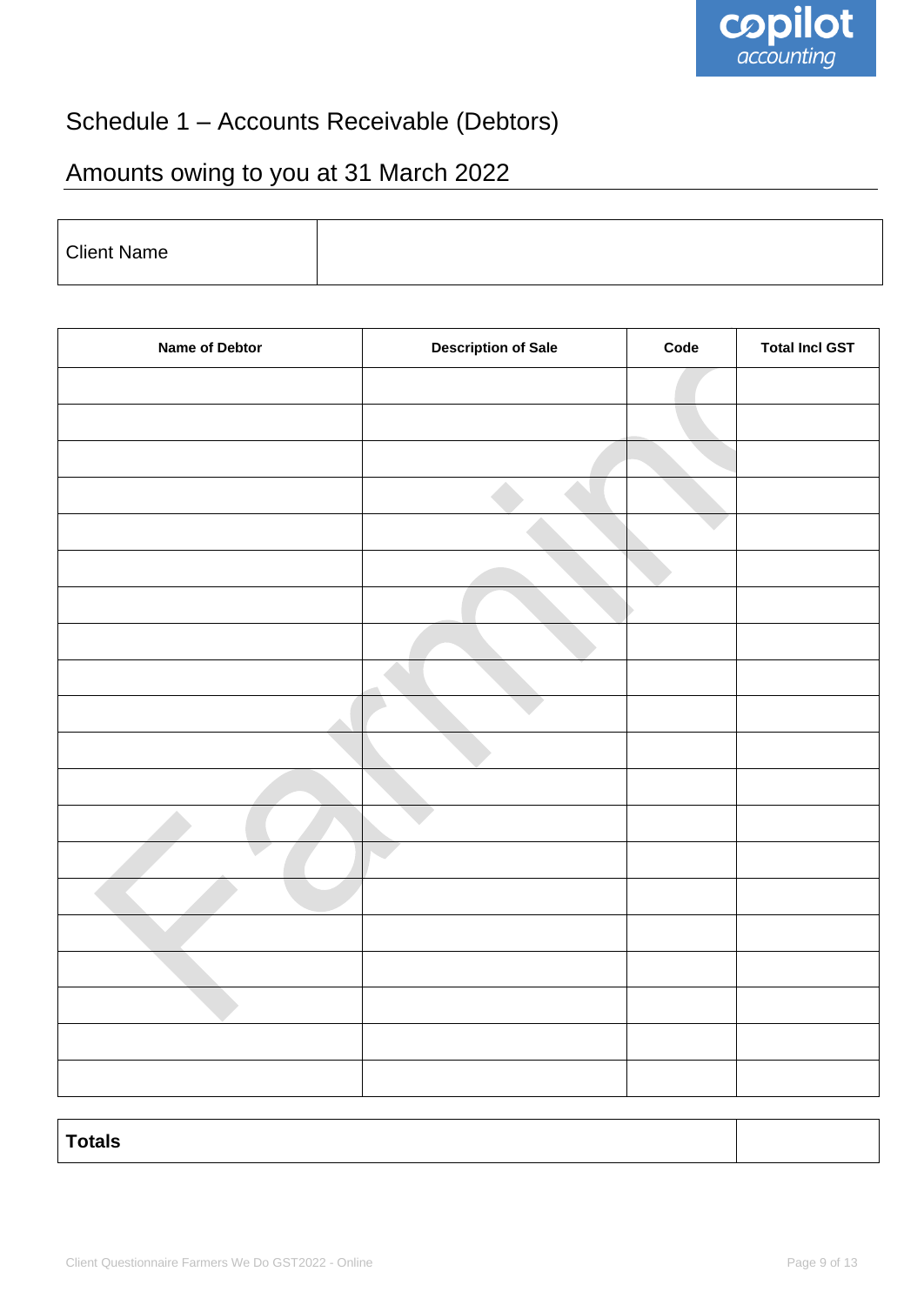

## Schedule 2 – Accounts Payable (Creditors)

## Amounts owing by you at 31 March 2022

| <b>Client Name</b>      |                             |      |                       |
|-------------------------|-----------------------------|------|-----------------------|
|                         |                             |      |                       |
| <b>Name of Creditor</b> | <b>Description of Goods</b> | Code | <b>Total Incl GST</b> |
|                         |                             |      |                       |
|                         |                             |      |                       |
|                         |                             |      |                       |
|                         |                             |      |                       |
|                         |                             |      |                       |
|                         |                             |      |                       |
|                         |                             |      |                       |
|                         |                             |      |                       |
|                         |                             |      |                       |
|                         |                             |      |                       |
|                         |                             |      |                       |
|                         |                             |      |                       |
|                         |                             |      |                       |
|                         |                             |      |                       |
|                         |                             |      |                       |
|                         |                             |      |                       |
|                         |                             |      |                       |
|                         |                             |      |                       |
|                         |                             |      |                       |
|                         |                             |      |                       |
|                         |                             |      |                       |

| <b>Totals</b> |  |  |
|---------------|--|--|
|               |  |  |
|               |  |  |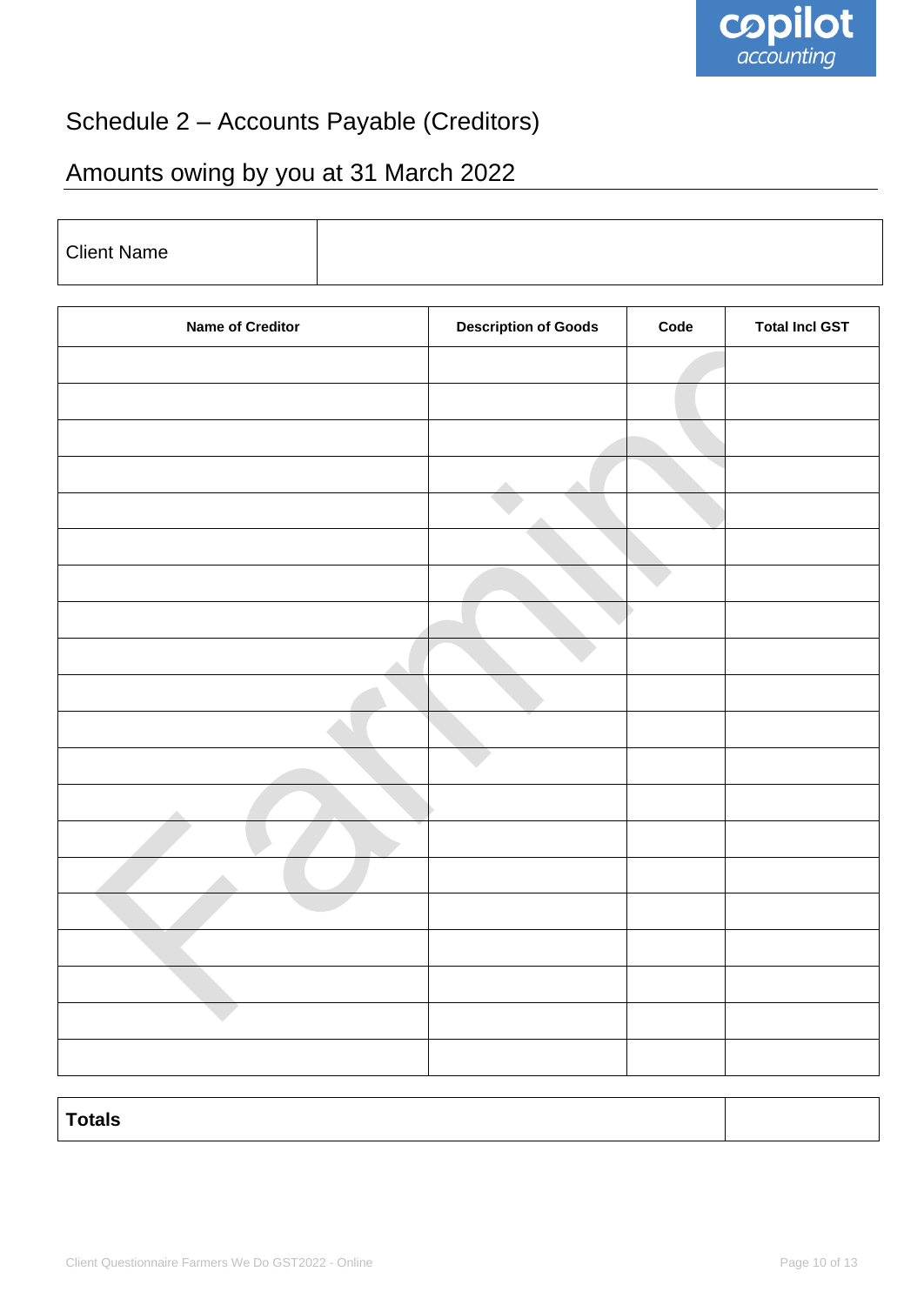## **Schedule 3 Livestock – Cattle Tallies**

Ensure this is completed and included with your records

| <b>Client Name</b>  |               |
|---------------------|---------------|
| <b>Balance Date</b> | 31 March 2022 |

• Include stock that you **own,** regardless of where the stock is located.

• Do not include stock owned by other people but grazing on your land.

| <b>Description</b>                                         |              |        | <b>Total Number of</b><br>Cattle as at<br>31 March 2022 |
|------------------------------------------------------------|--------------|--------|---------------------------------------------------------|
| <b>Beef Breeds and Beef Crosses</b>                        |              |        |                                                         |
| Rising one year heifers                                    |              |        |                                                         |
| Rising two year heifers                                    |              |        |                                                         |
| Mixed age cows                                             |              |        |                                                         |
| <b>Breeding Bulls</b>                                      |              |        |                                                         |
| Rising one year                                            | Steers:      | Bulls: |                                                         |
| Rising two year                                            | Steers:      | Bulls: |                                                         |
| Rising three year                                          | Steers:      | Bulls: |                                                         |
| Friesian and Related Breeds, Jersey and other dairy breeds |              |        |                                                         |
| Rising one year heifers                                    |              |        |                                                         |
| Rising two year heifers                                    |              |        |                                                         |
| Mixed age cows                                             |              |        |                                                         |
| <b>Breeding Bulls</b>                                      |              |        |                                                         |
| Rising one year                                            | Steers:      | Bulls: |                                                         |
| Rising two year                                            | Steers:      | Bulls: |                                                         |
| Rising three year                                          | Steers:      | Bulls: |                                                         |
|                                                            | <b>TOTAL</b> |        |                                                         |
| Deaths and Losses                                          |              |        |                                                         |
| Natural Increase                                           |              |        |                                                         |
| Peak Milking Cow Numbers for the last season               |              |        |                                                         |
| Effective Milking Hectares for the last season             |              |        |                                                         |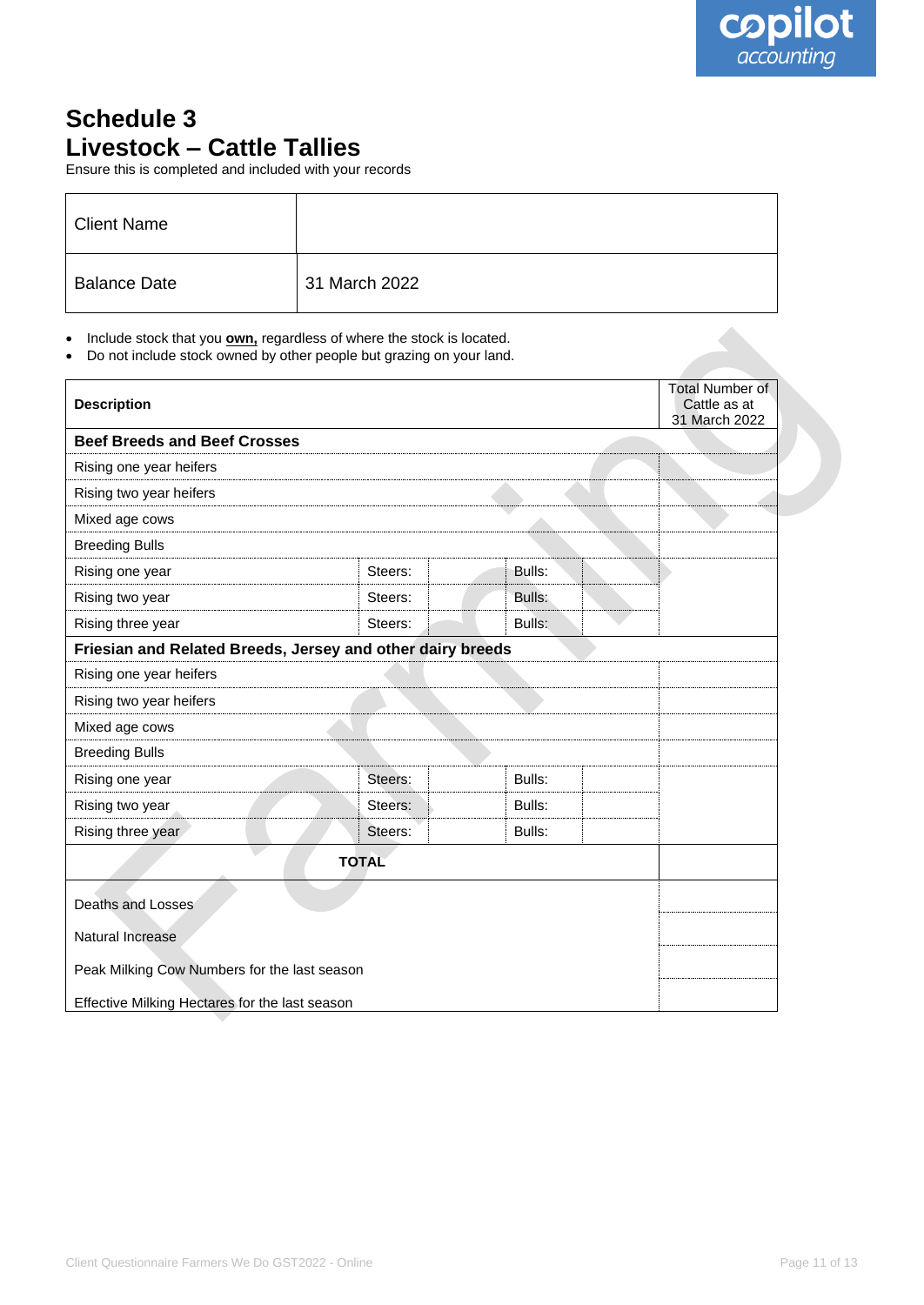## Schedule 3 Livestock – Sheep Tallies

Ensure this is completed and included with your records

| <b>Client Name</b>  |               |
|---------------------|---------------|
| <b>Balance Date</b> | 31 March 2022 |

• Include stock that you **own,** regardless of where the stock is located.

• Do not include stock owned by other people but grazing on your land.

| <b>Description</b>                                    | Number of<br>Sheep as at<br>31 March 2022 |
|-------------------------------------------------------|-------------------------------------------|
| <b>Sheep</b>                                          |                                           |
| Ewe hoggets                                           |                                           |
| Two tooth ewes                                        |                                           |
| Mixed age ewes (Rising 3 year and 4 year)             |                                           |
| Rising five year and older ewes                       |                                           |
| Mixed age wethers                                     |                                           |
| Breeding rams                                         |                                           |
| Ram hoggets                                           |                                           |
| Wether hoggets                                        |                                           |
| <b>TOTAL</b>                                          |                                           |
| Sheep bred during the year (Lambs docked last spring) |                                           |
| Deaths and Losses                                     |                                           |
|                                                       |                                           |

| Wool                                       |  |
|--------------------------------------------|--|
| Total kg's of wool on hand at Balance Date |  |
| Date the wool was actually sold            |  |
| Net Proceeds received                      |  |